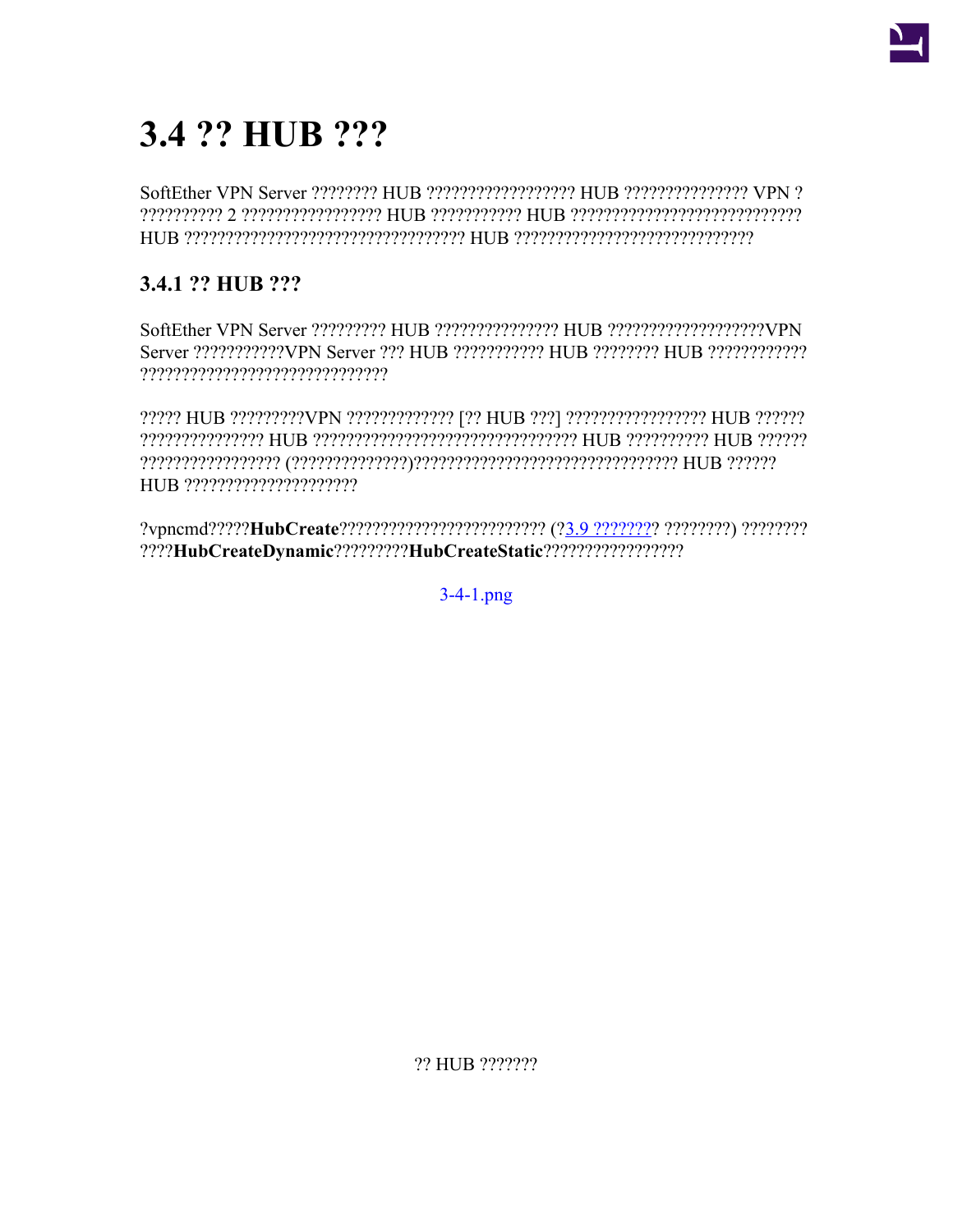????????????

 $3-4-1-2.png$ 

## ?? HUB ?????

## 

| 799   | იი       |
|-------|----------|
| ????? |          |
| ????? | ,,,,,,,, |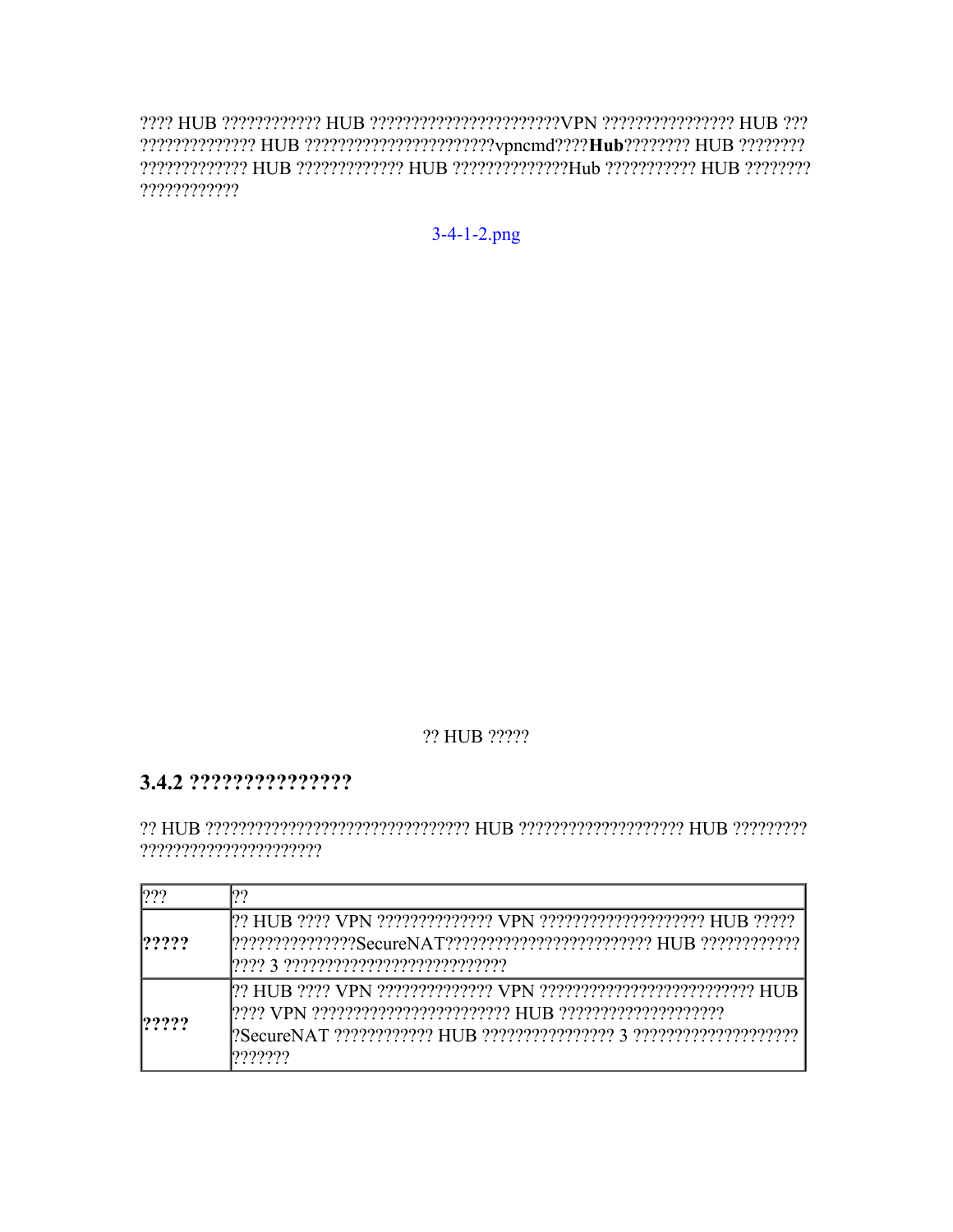??????????

7777777777777 HUR 22222 VPN 22222222222 HUR 222222222222222 77

?? HUB ?????????????VPN ?????????????? [?? HUB ??????] ????[?? HUB ???] ? [?????] ? 

# 3.4.3 ???????

?????????????????VPN ????????????? [?? HUB ??????] ????[?????????????????] ??????? 777777

## $3 - 4 - 3$ .png

#### 

??????????????? ?3.5 ?? HUB ???????? ???????????

## 3.4.4 ?????

22 HUB 22222VPN 222222222222222222222222221.6 VPN 222222 22222222222222222 ???????????? / ???????????? 2 ????????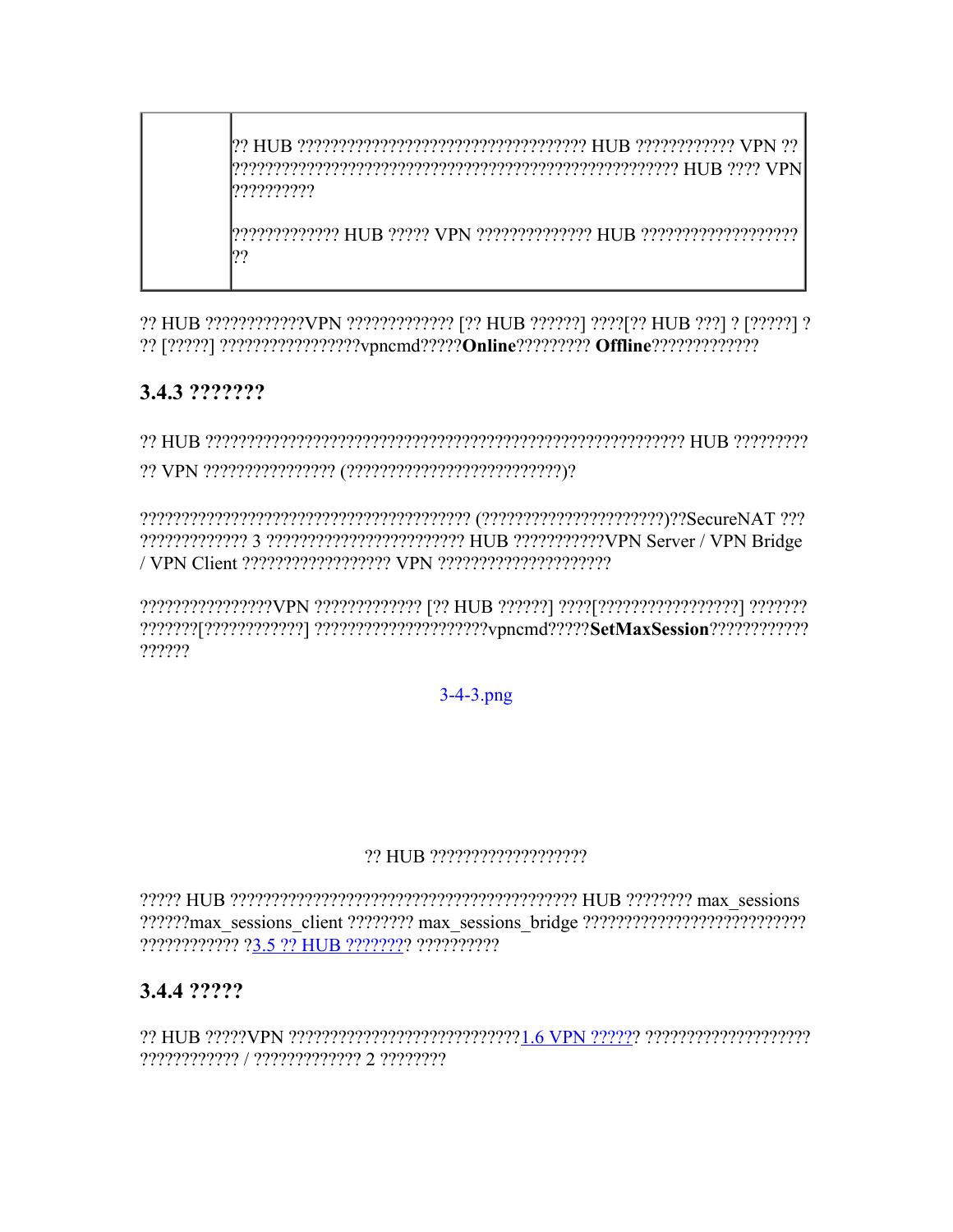# 3.4.5 ???????

???????????

??????????

?????????????????????

 $3-4-4$ .png

?????????

| 1227<br>. |                                                                   |
|-----------|-------------------------------------------------------------------|
| 122222    | ?????????? "SID-" ???????????????<br>ഥാരാരാര<br>าววววววววววว<br>. |
| .         | I9999999999999999999999<br>.<br>.                                 |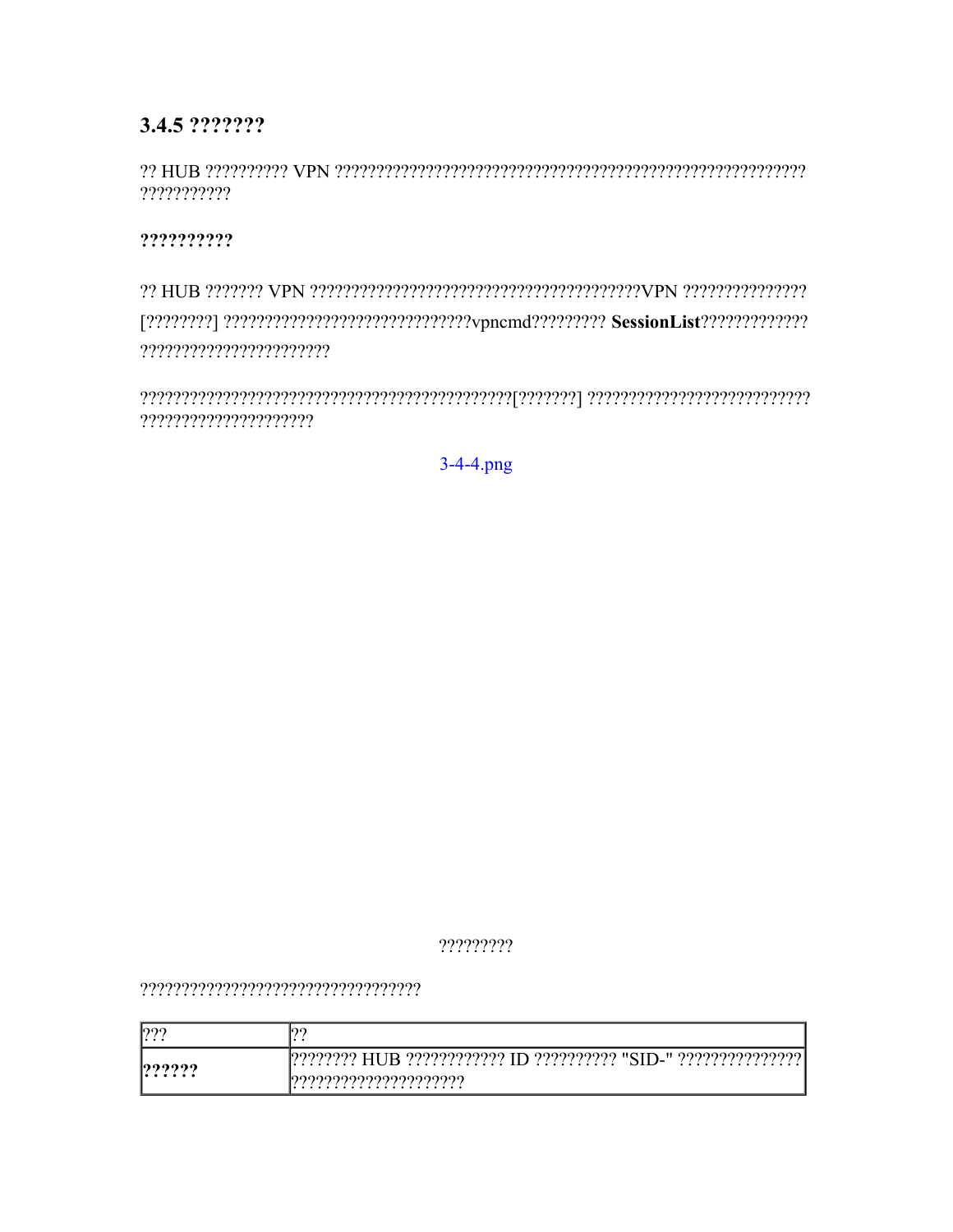| 2?          |                                                                                                                                    |
|-------------|------------------------------------------------------------------------------------------------------------------------------------|
|             | ??????????????????????? <u>?.2 ??????</u> ? ??????????????????????? ('*' ???<br>,,,,,,,,,,,,,,,,,,,,,,,,,,,                        |
|             |                                                                                                                                    |
| ?????       | ,,,,,,,,,,,,,,,,,,,,,,,,,,,,,                                                                                                      |
|             | • Local Bridge<br>Cascade<br><b>SecureNAT</b><br>?SecureNAT ???????????????????<br>$\cdot$ L3SW<br>?????? 3 ?????????????????????? |
| ??????      |                                                                                                                                    |
| TCP ??????? | ????????????TCP/IP ?????????????????TCP/IP ??????????????2.<br>VPN ???????? ??????????                                             |
| 222222      |                                                                                                                                    |
| ???????     |                                                                                                                                    |

 $\label{def:main} \frac{1}{2} \frac{1}{2} \frac{1}{2} \frac{1}{2} \frac{1}{2} \frac{1}{2} \frac{1}{2} \frac{1}{2} \frac{1}{2} \frac{1}{2} \frac{1}{2} \frac{1}{2} \frac{1}{2} \frac{1}{2} \frac{1}{2} \frac{1}{2} \frac{1}{2} \frac{1}{2} \frac{1}{2} \frac{1}{2} \frac{1}{2} \frac{1}{2} \frac{1}{2} \frac{1}{2} \frac{1}{2} \frac{1}{2} \frac{1}{2} \frac{1}{2} \frac{1}{2} \frac{1}{2} \frac{$ 

| ???? | ? ? ? ? ? ? ? ? ? ? ? ? |
|------|-------------------------|
|      |                         |
|      |                         |
|      |                         |
|      |                         |
|      |                         |
|      |                         |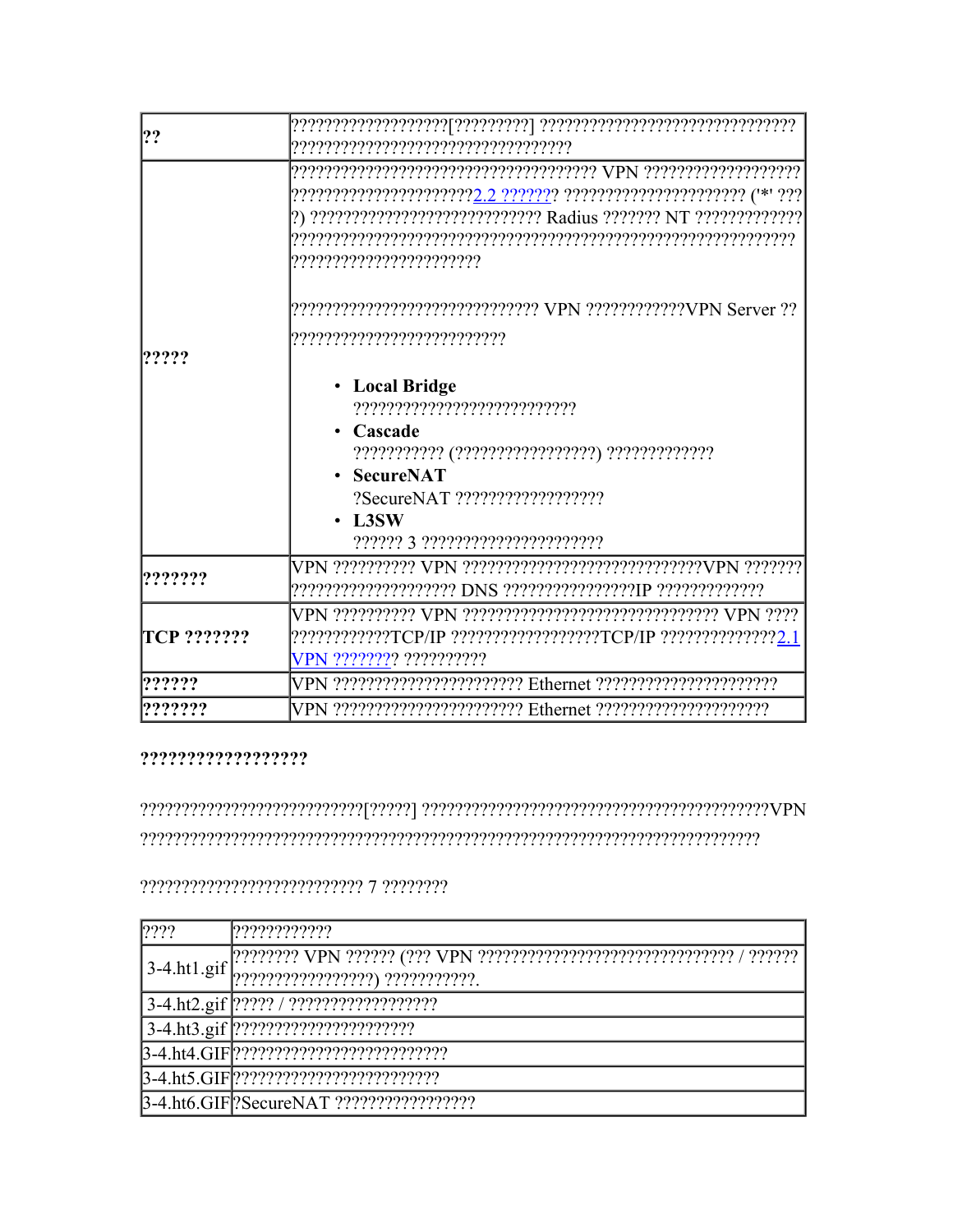# $3-4. \text{ht}7.\text{GIF} \text{?????? 3 ??????????????????$

#### ??????????????

???

## 3-4-5.png

#### $?????????????$

| ???                   | 2?                                                                                                 |
|-----------------------|----------------------------------------------------------------------------------------------------|
| ??? IP ????           | VPN ?????????? IP ???????????                                                                      |
| ???????               | ????????                                                                                           |
| [????? (?)            | ("*' ????) ????????????????????????????? Radius ??????? NT ????????                                |
| [????? (???????)      |                                                                                                    |
| ???????               |                                                                                                    |
| ?????????             |                                                                                                    |
| ?????????             |                                                                                                    |
| ??????                | VPN ????????????????????????????????VPN Server ??? [???????????<br>??? ??? ך????????????? בִּיְיִי |
| ??? TCP ???????<br>?? | ????????                                                                                           |
| $V$ oIP / QoS ????    | VoIP / QoS ???? (??? ? <u>1.9 VoIP / QoS ????</u> ? ?????????) ???????????                         |
| TCP ???????           |                                                                                                    |
| TCP ???????????       | VPN ????????????????????? TCP/IP ????????????????                                                  |
| ??????                |                                                                                                    |
| ?????                 |                                                                                                    |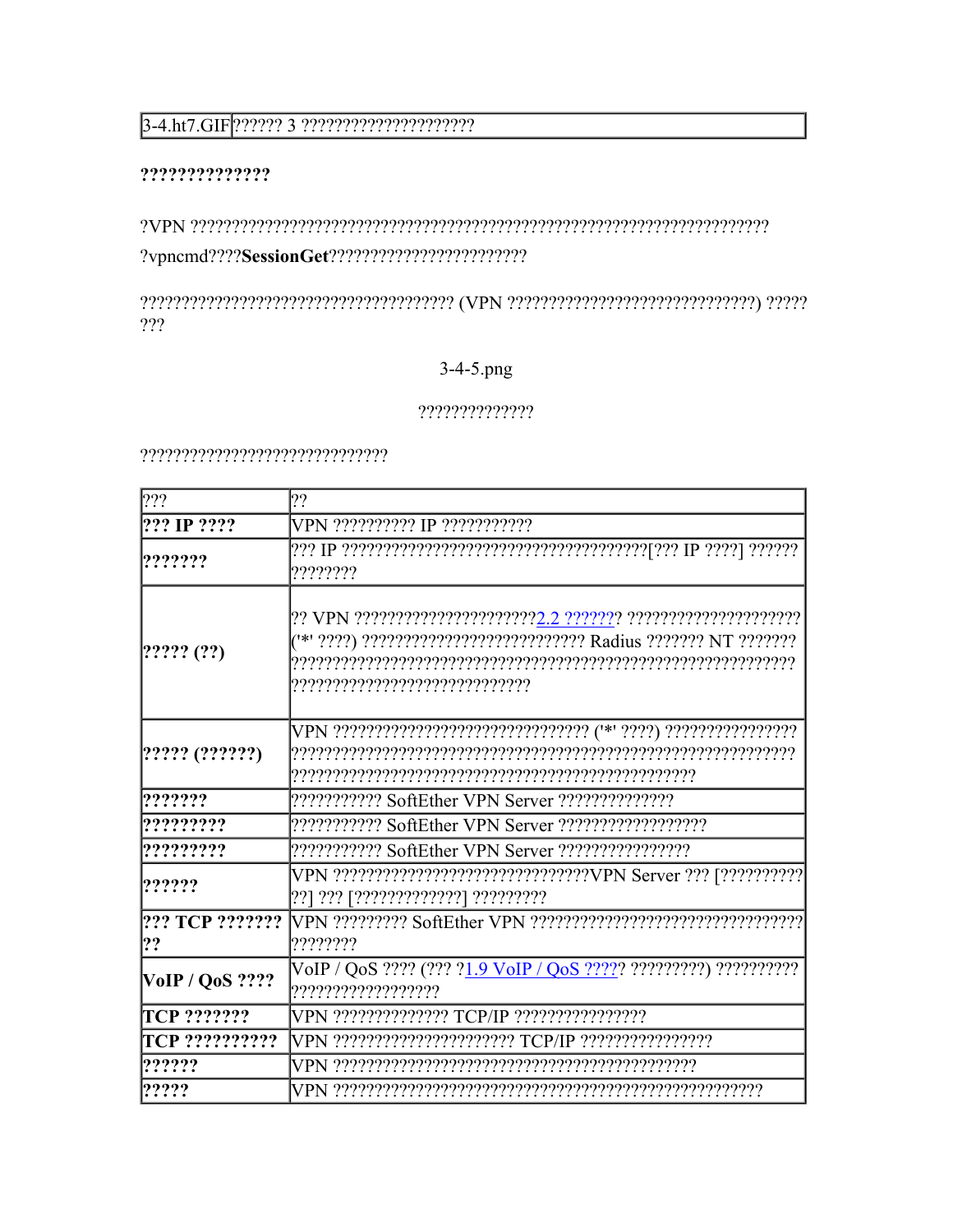| 2?????                   | ????????????? ID ????????                        |
|--------------------------|--------------------------------------------------|
| ??????? (160bit)         |                                                  |
| ???? / ??????            |                                                  |
| ?????????                |                                                  |
| ????????                 | ?? (??????????? IP ???????????????) ????????     |
| ????????                 | ?? (??????????? IP ???????????????) ????????     |
| ????                     | (?????)?                                         |
| ?????????                | VPN ???????????????????????                      |
| ???????????              | VPN ???????????????????????????                  |
| ?????? OS ? / ???<br> ?? |                                                  |
| ??????????               |                                                  |
| ???????????              | VPN ????????????????????????TCP/IP ????????????? |
| ????????                 |                                                  |
| ???? IP ????             |                                                  |
| ?????????                |                                                  |
| ??????????               | ,,,,,,,,,,,,,,,,                                 |
| 2????? IP ????           | 2 IP 222222222222                                |
| ???????????              | ? TCP/IP ???????????????                         |

#### ??????????

# 3.4.6 MAC ????????

????????????????? Ethernet ???????????????????? HUB ??????????? HUB ? MAC ??????? ?????????????????

## ?? HUB ? MAC ???????????

?VPN ????????????? [????????] ????[MAC ??????????] ???????????MAC ??????????????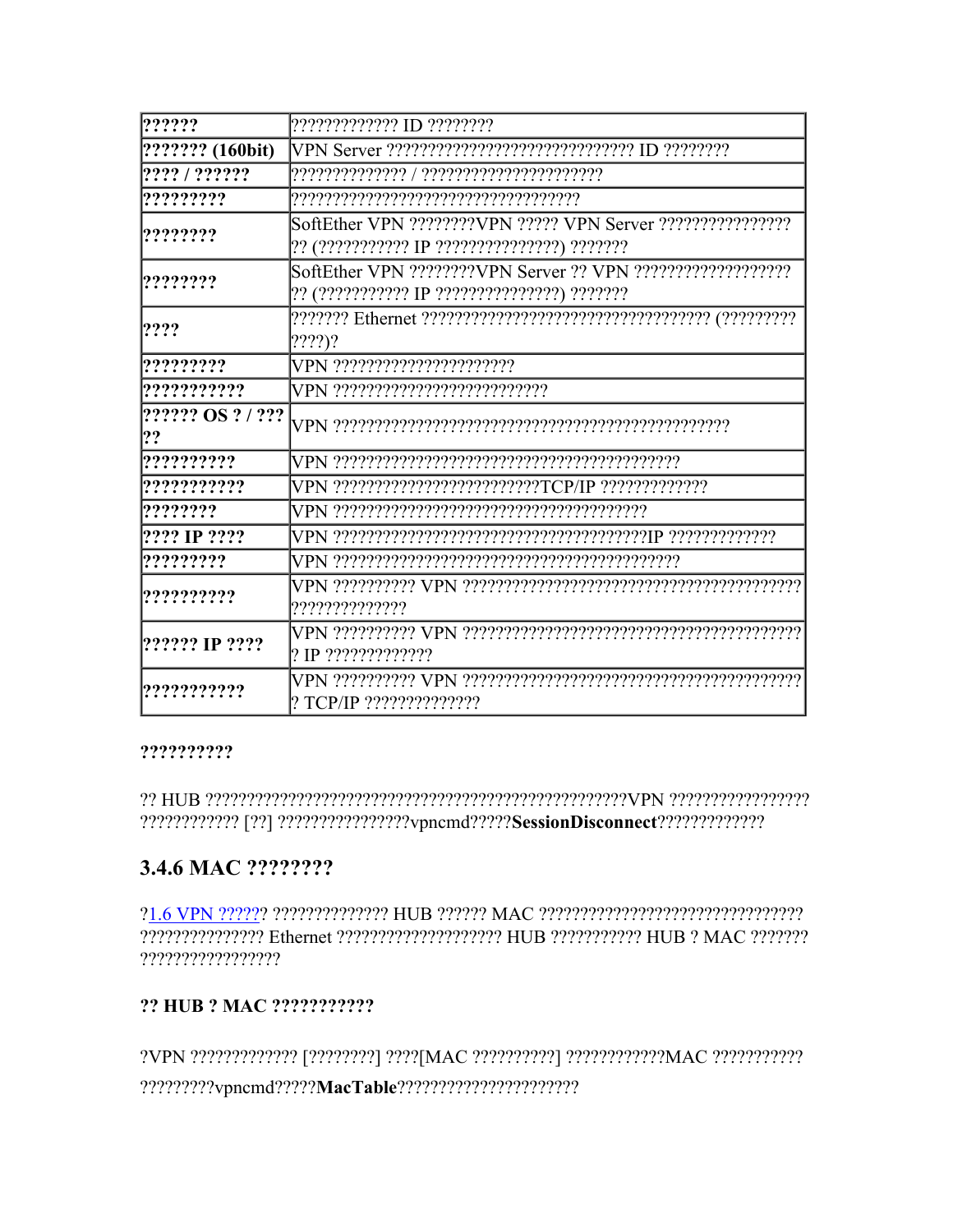????????????????????

 $3-4-6.$ png

## MAC ?????????????

| ?               |                                       |
|-----------------|---------------------------------------|
| 1222222         |                                       |
| <b>MAC ????</b> |                                       |
| ????            | MAC ????????????????????????????????? |
| math>???        | 17777777                              |
| ??              |                                       |

#### ?? HUB ? MAC ???????????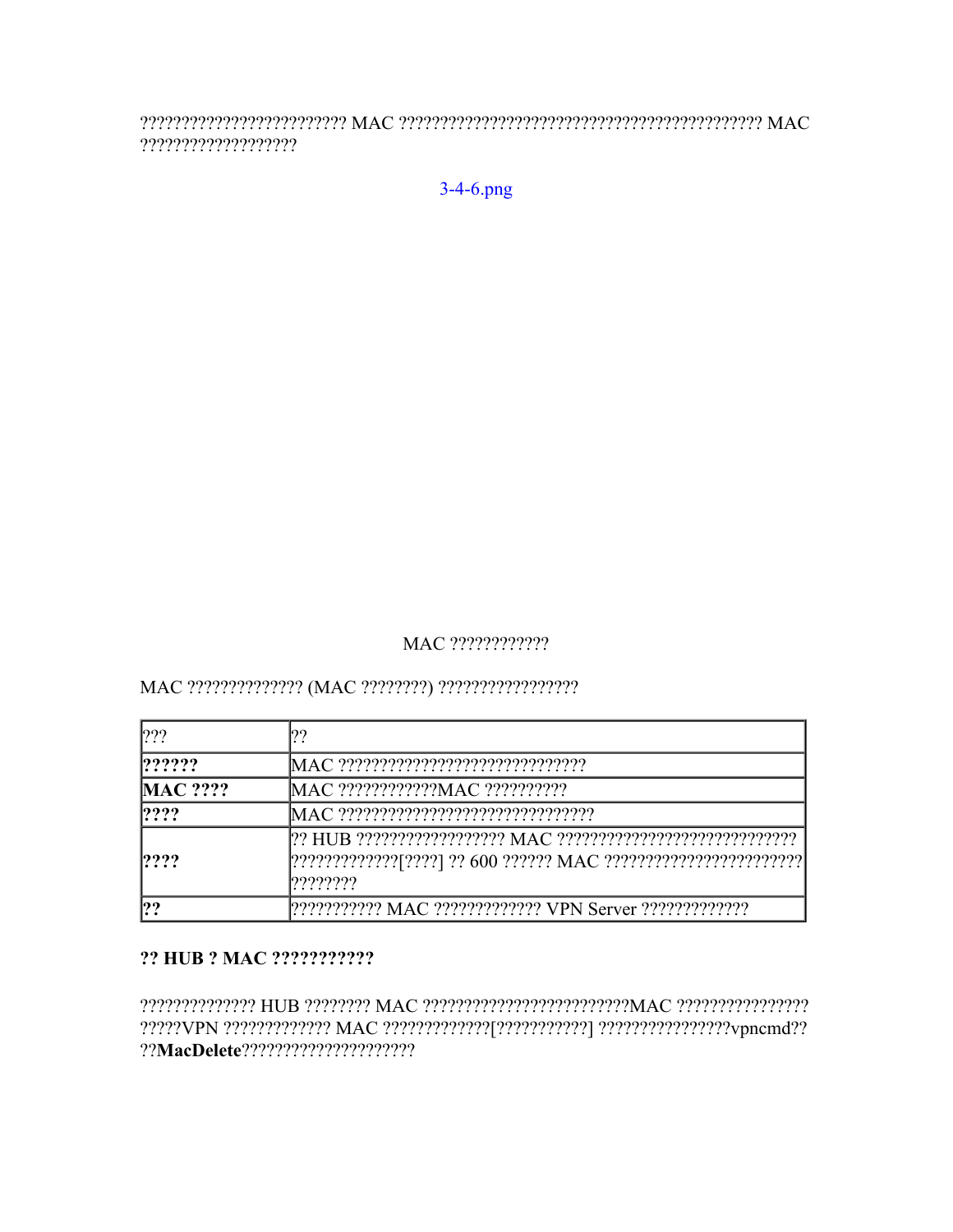??????????????????????

 $3-4-7.$ png

#### 22222222222222222220 MAC 22222222222222222

## 3.4.7 IP ????????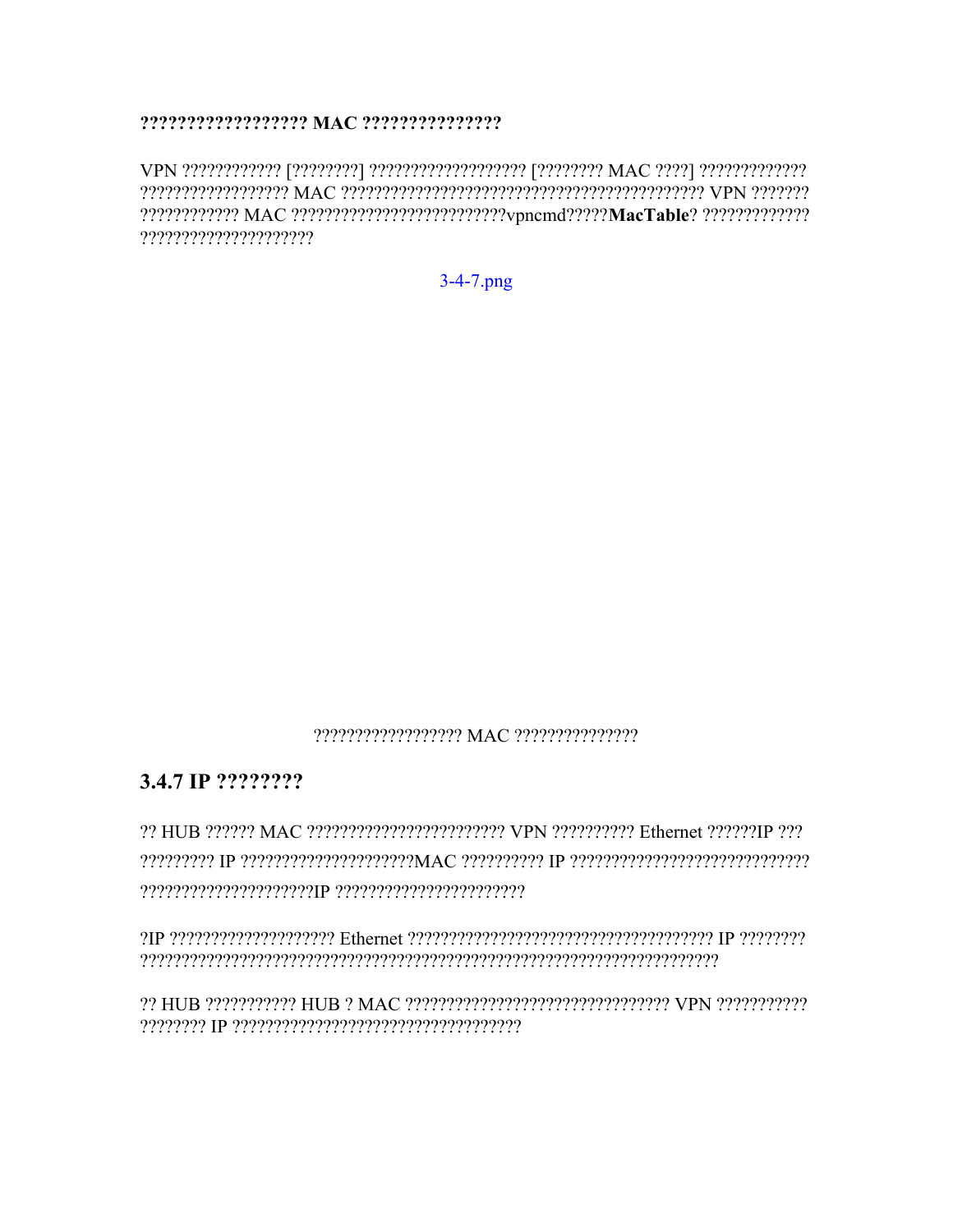#### ?? HUB ? IP ????????????

?????????????

 $3-4-8.$ png

## IP ?????????????

| 222                | 122                                                               |
|--------------------|-------------------------------------------------------------------|
| ? ? ? ? ?          |                                                                   |
|                    |                                                                   |
| $\mathbb{IP}$ ???? | [???IP ??????????? "(DHCP)" ????????????????????? IP ???????VPN ? |
| ????               |                                                                   |
| P222               |                                                                   |
| ??                 |                                                                   |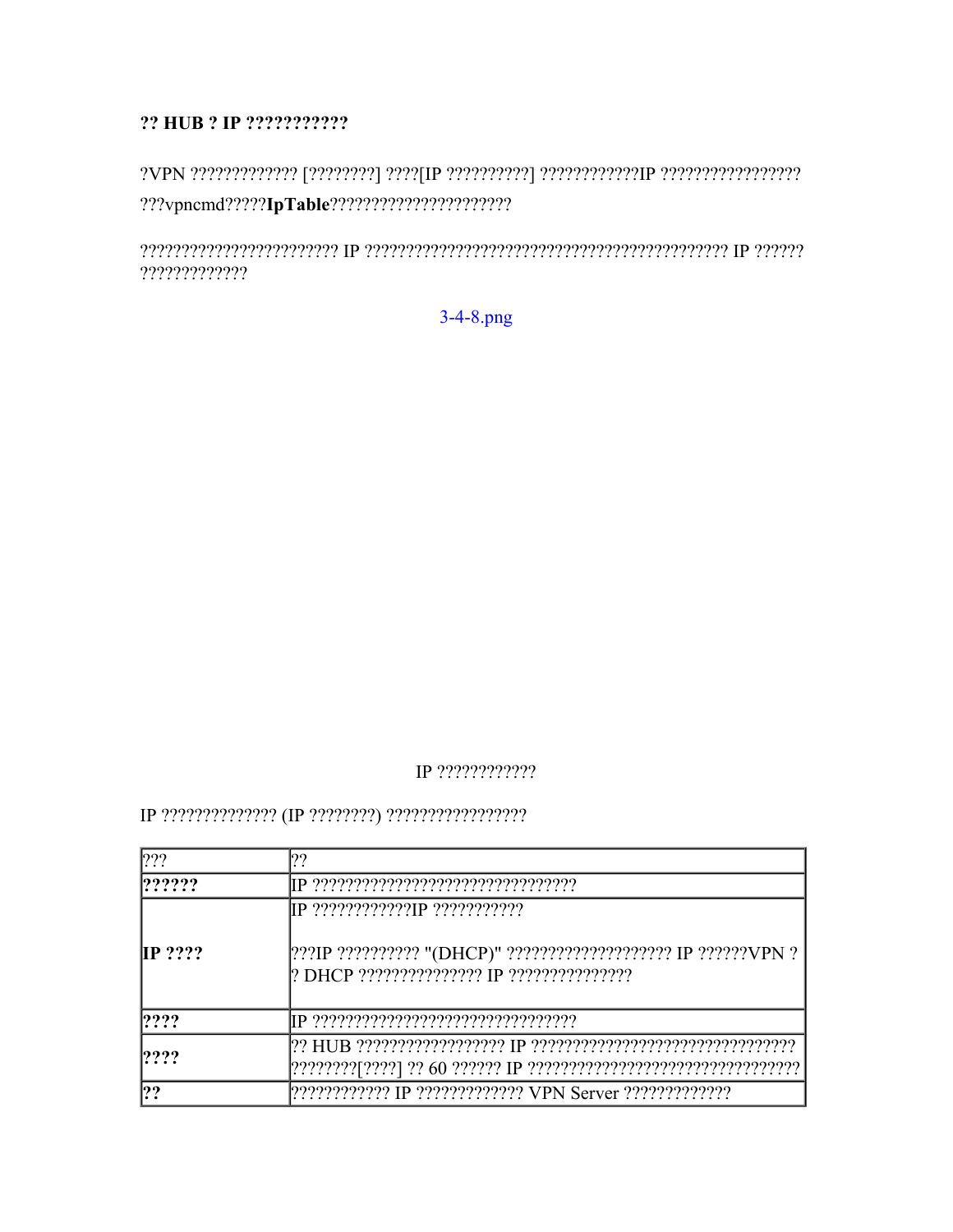## ?? HUB ? IP ???????????

#### 

 $3-4-9$ .png

#### 

## 

י *ויויויויויויויויויויויוין 2 יויויויויוין* BUJB יויויויויוין p מיויוויוויוויוויוויויויוין פ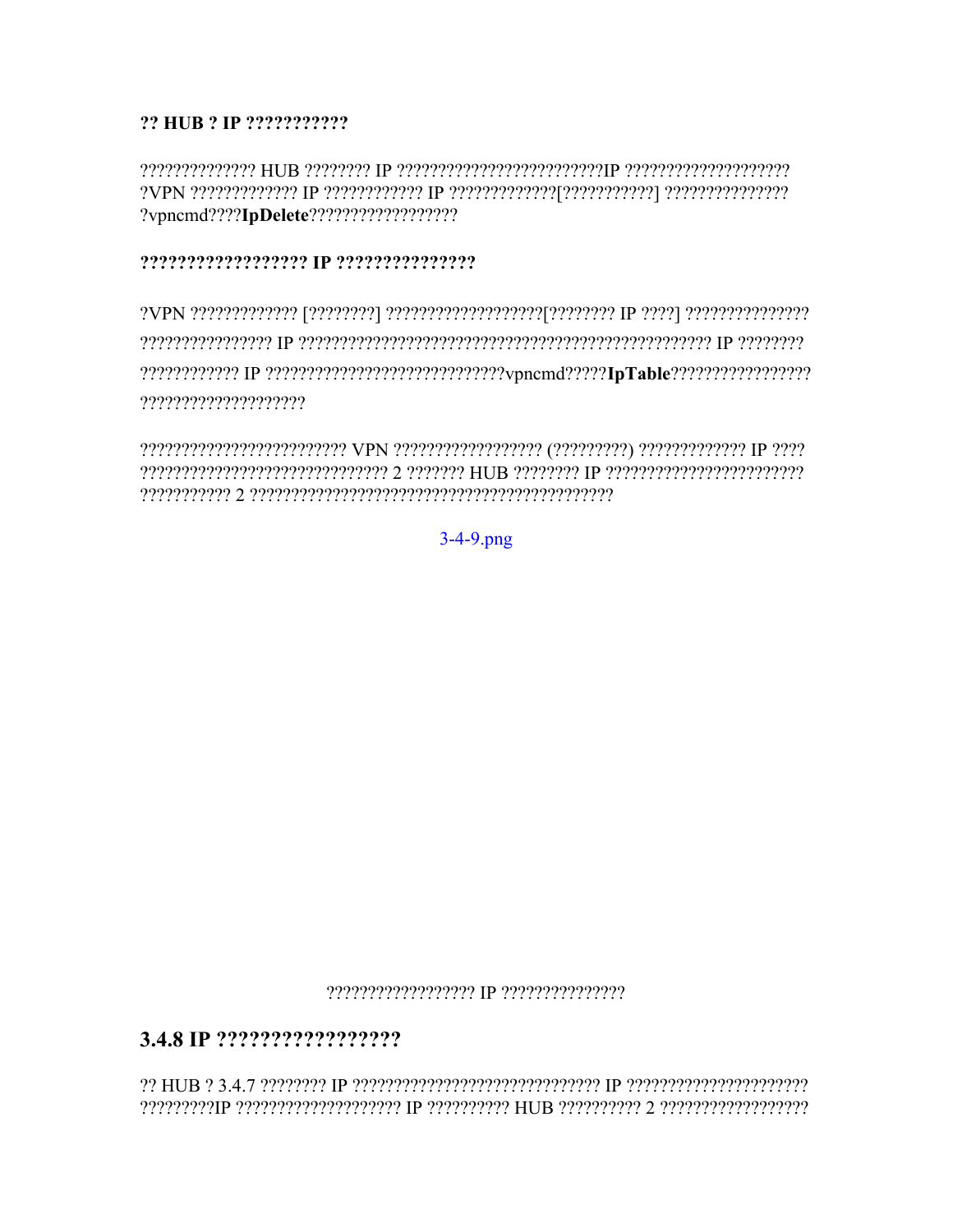222222 ARP 2222222222 IP 2222 "172.31.0.0/16" 2222 IP 222222222 IP 2222222222

??IP ????????????????????????????????? HUB ? IP ??????????????????????????VPN 

????????????????? [VirtualHUB] [?? HUB ?] [Option] ???????NoArpPolling????????? 



reserved of the consequence of the property of the consequence of the property of the consequence of the consequence of the consequence of the consequence of the consequence of the consequence of the consequence of the con

???????????????????3.5 ?? HUB ???????? ??????????

- [DHCP ?????? IP ???????] ????
- $\blacksquare$  [MAC ???????????] ????
- $\blacksquare$  IIP ????????????! ????
- $\blacksquare$  [IP ?????????] ????

## 3.4.9 ???? / ?????????????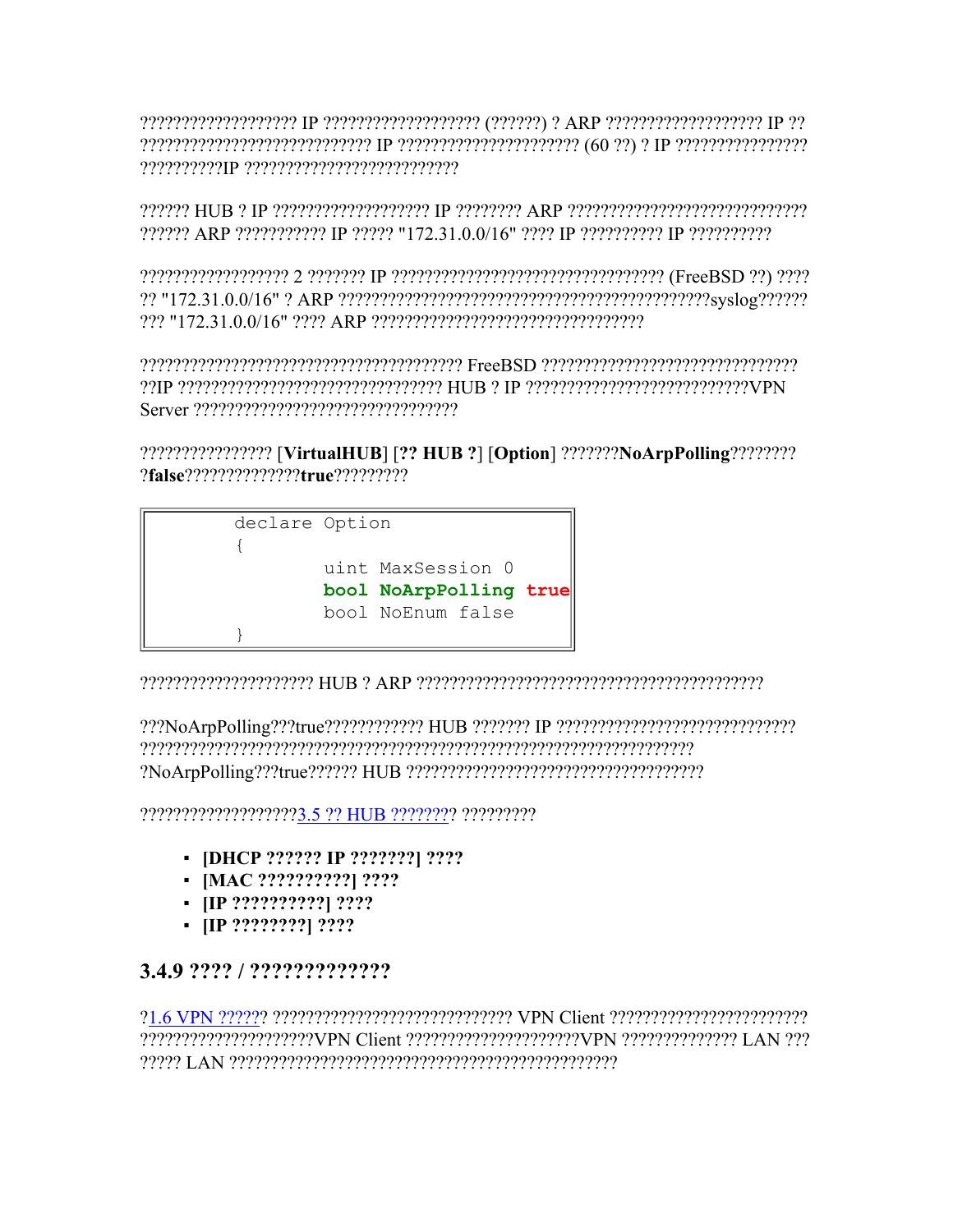VPN Client 22222 / 222222222 HUB 222222222222222222224.4 VPN Server 2222222 2222 777777

# 3.4.10 ?????????????????

222222 IDS 222222222222222222

?????

recepterencerencerenter of the Capaceterencerencerent control MHz of the centerence 

# 3.4.11 ??????????

## ???????????

2222222222222222222386ftEther VPN 222222222222 VPN 222222222222222

?????????

????????????????? 2 ???? HUB ??????????????? 2 ???? HUB ????????????????? HUB ?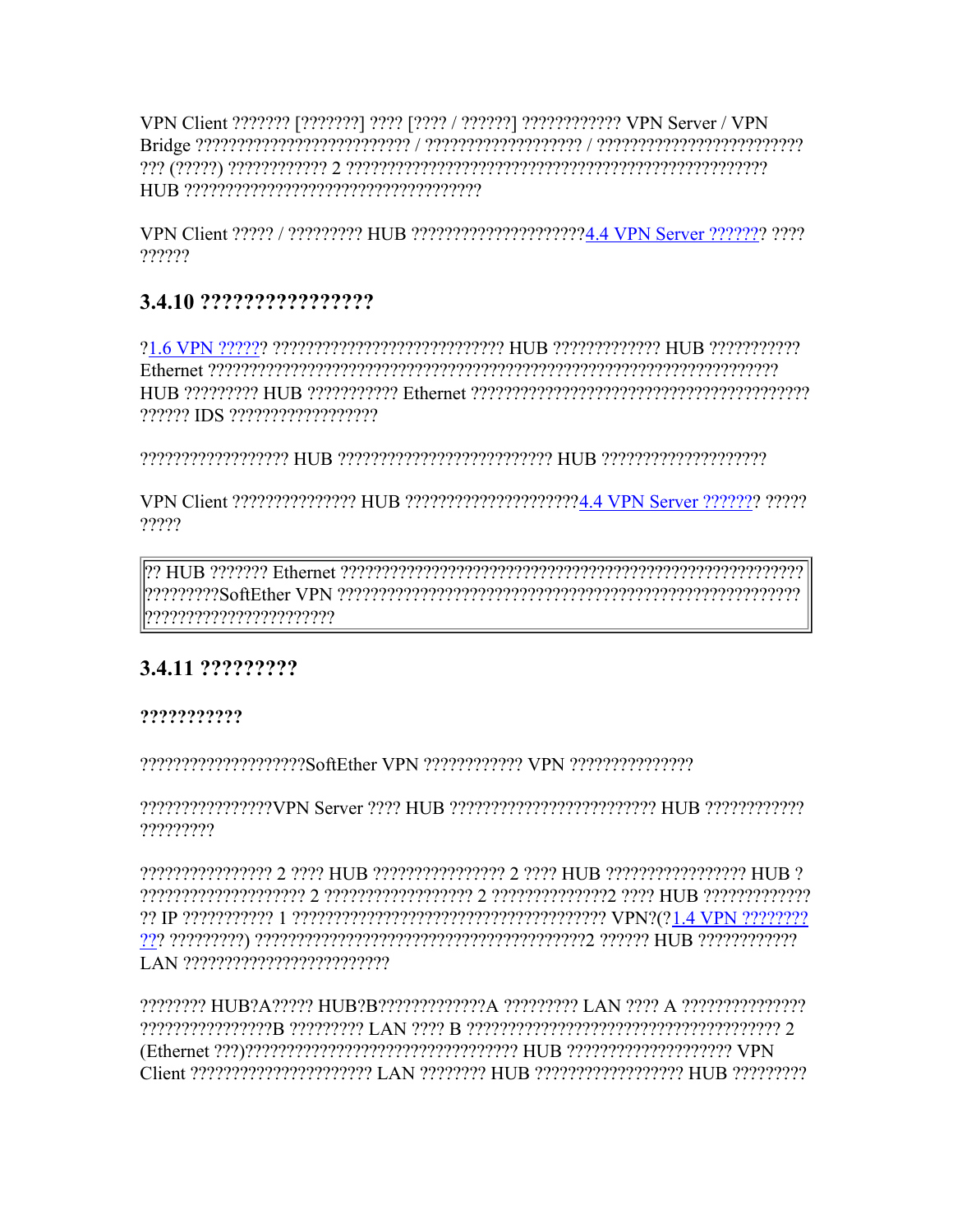$????????????????$ 

 $3-4-10$ .png

## ?? HUB ?????????

?????????????

3-4-11.png

????????????????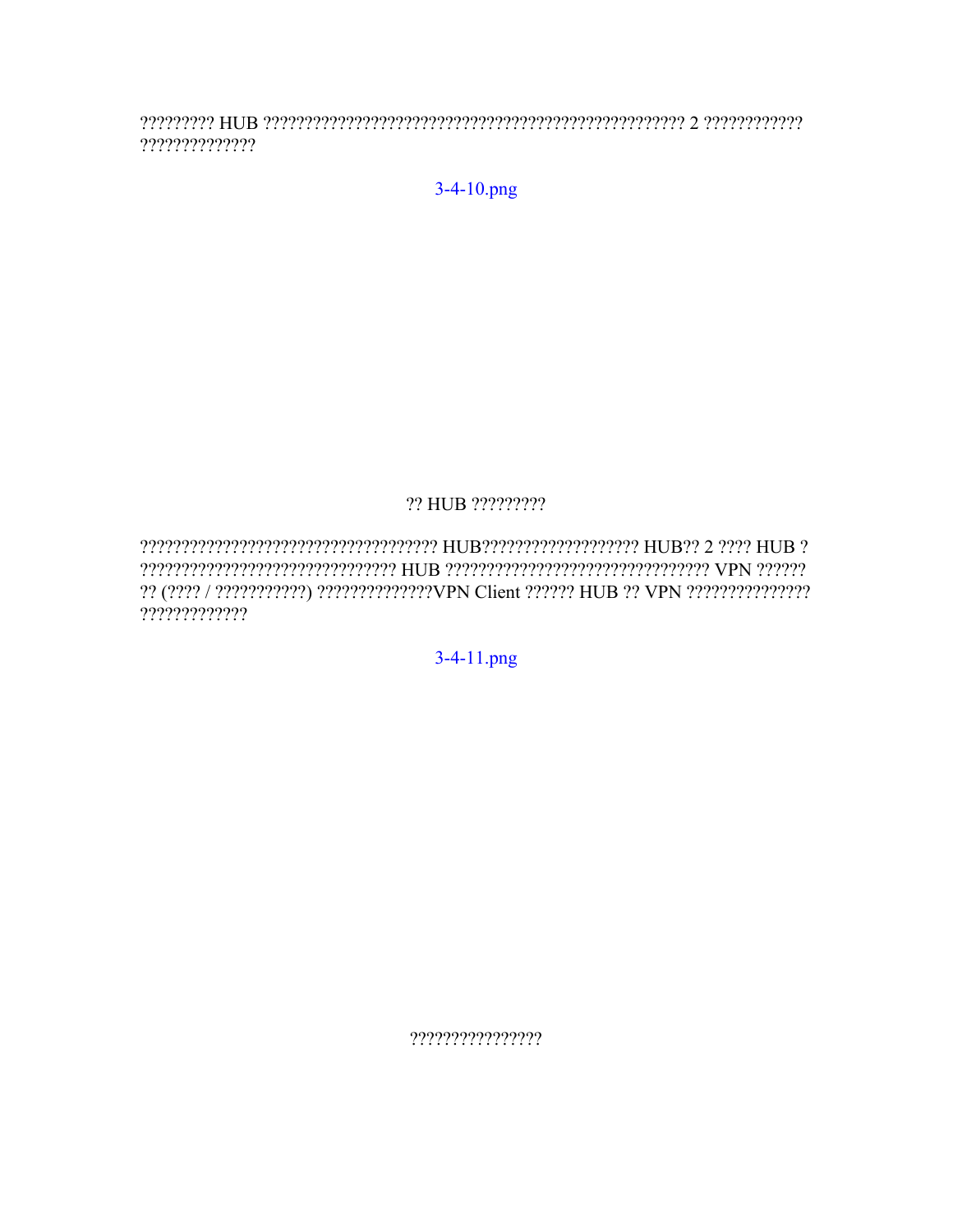#### ????????????

?????????4.4 VPN Server ??????? ???????????

VPN Server ??? HUB ? VPN Bridge ?????????????????? VPN Server ??? HUB ????????? 2??????????VPN Bridge ? "BRIDGE" ???????? HUB ?????????????????????????VPN 

 $3-4-12$ .png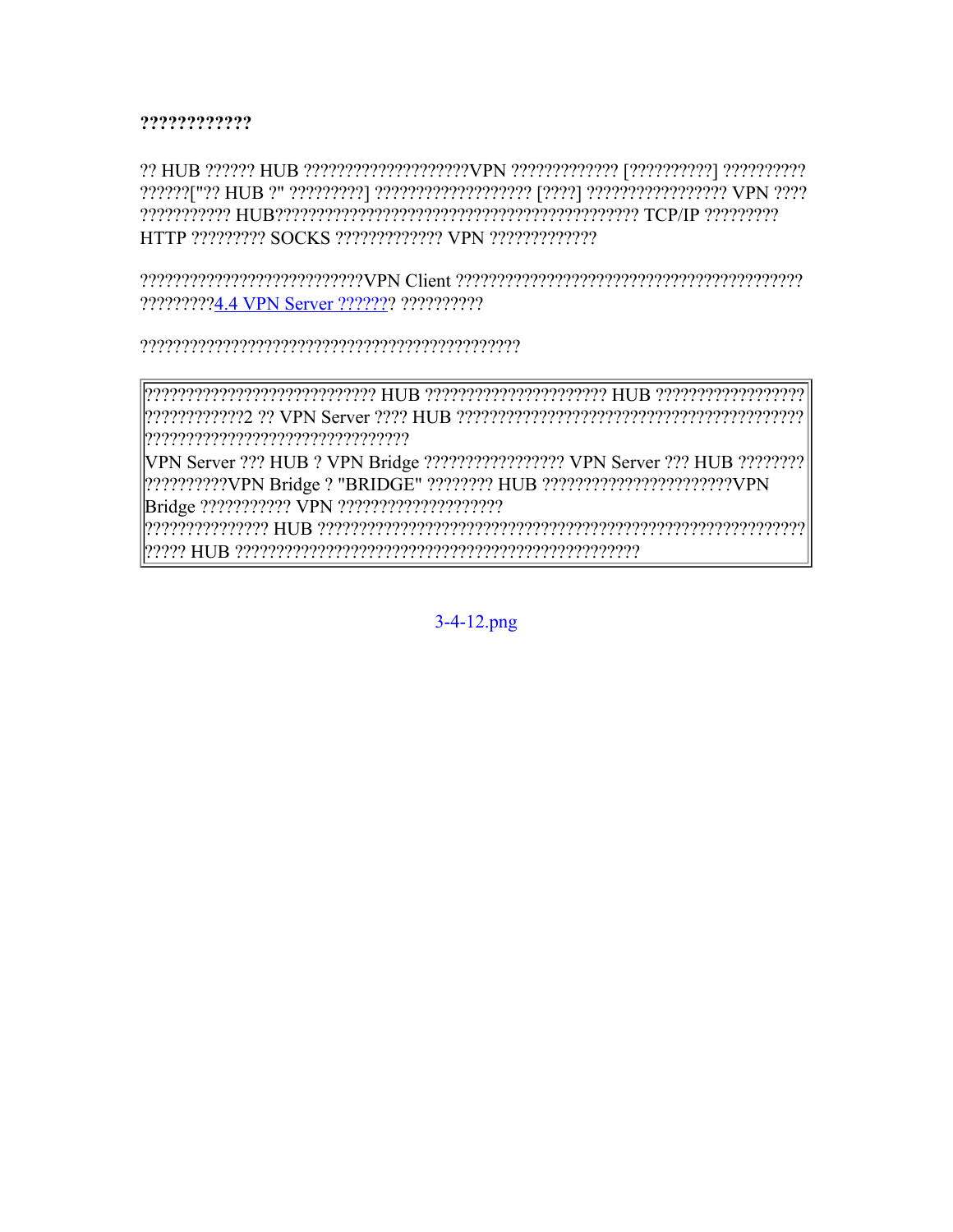#### ???????????????

#### ????????????? / ???????

oo HUB correcter and the correct of the correct of the correct of the correct of the correct  $B$ [?????] ???????????????

22222222222222222222222222222 VPN Server 2222222222222 HUB 22222222222222222222 rener? and the process constraint control to the Series of the constraint of the constraint of the Server Serv 

 $3-4-13$ .png

?????????????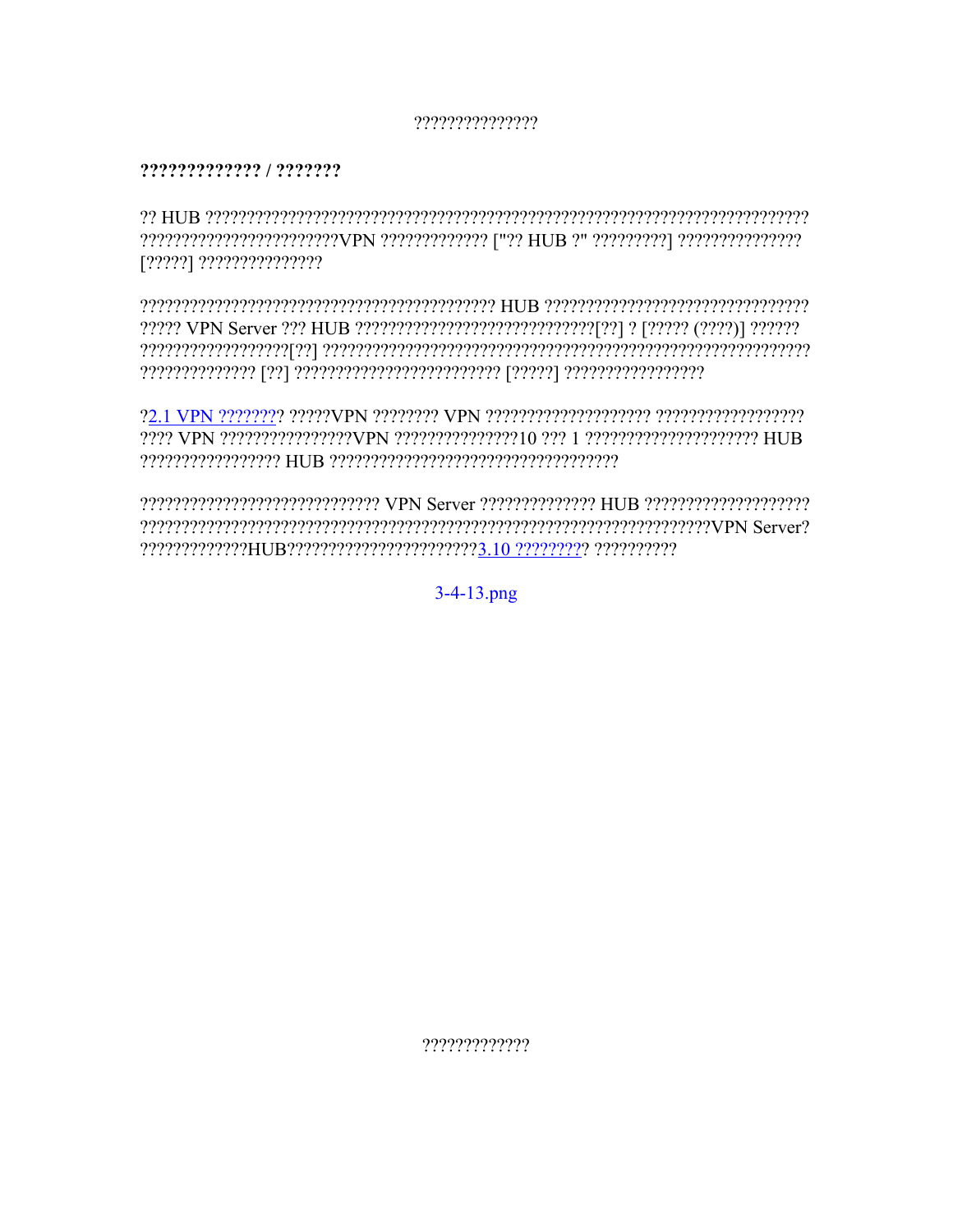#### ???????????????????????

 $3-4-14$ .png

#### 

??????????????

?????????

#### ??????????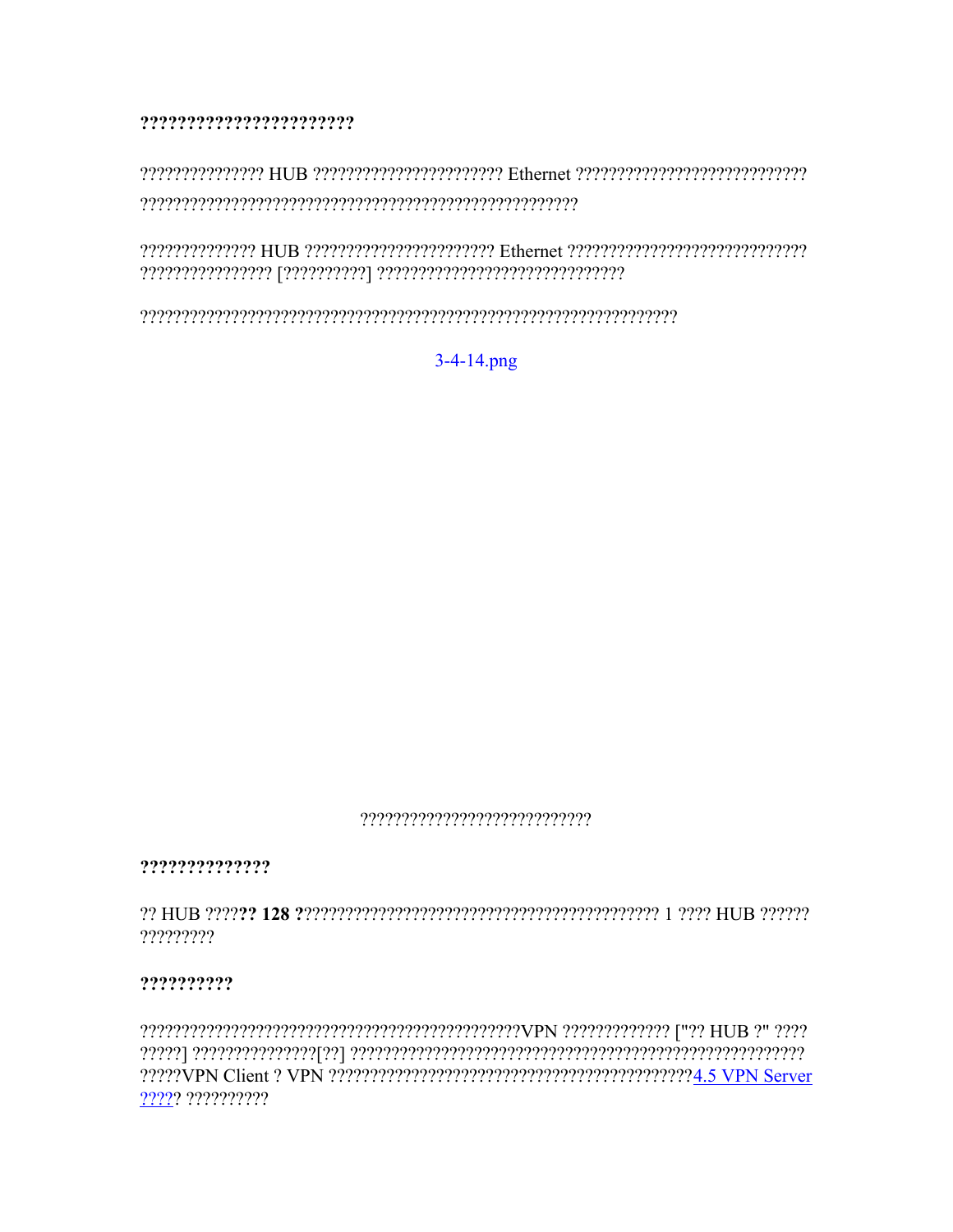$\rm GCP$  המפרספרים המינים בידע המפרספרים המינים המפרספרים המפרספרים מפרספרים המפרספרים המפרספרים בידע המפרספרים המפרספרים המפרספרים המפרספרים המפרספרים המפרספרים המפרספרים המפרספרים המפרספרים המפרספרים המפרספרים המפרספרים 

#### ??????????????????

reserved the VPN of the concernment control to the control of the control of the Software control of the contr 

- CAN CONSTRUCTION TO A LAND CONTROL TO A LIBE OF THE PROGRESS CONSTRUCTION CONTROL TO A LIBE OF THE LAND TO LA
- 22222222222222SoftEther VPN Server 2222222222222222222222222222
- 
- 222222222 VPN Client 22222222222222222222222

#### 

??????????? GUI ????????????vpncmd??????????????vpncmd?????????????????????????? ????6.4 VPN Server / VPN Bridge ????????????? (?? HUB ?)? ???????????

# 3.4.12 ??????????????????

??????????? (????????) ??????????

SoftEther VPN Bridge ??? HUB ("BRIDGE" ??????????????) ???SoftEther VPN Server ??????

# 3.4.13 ?????????????

21.4 VPN 22222222222 2222222222222222222222SoftEther VPN Server 22222222222222222 CONSTRAINT HUR CONSTRAINT THE PRINCE OF VERSITY AND THE CONSTRAINT OF THE RECOVER OF THE PROPERTY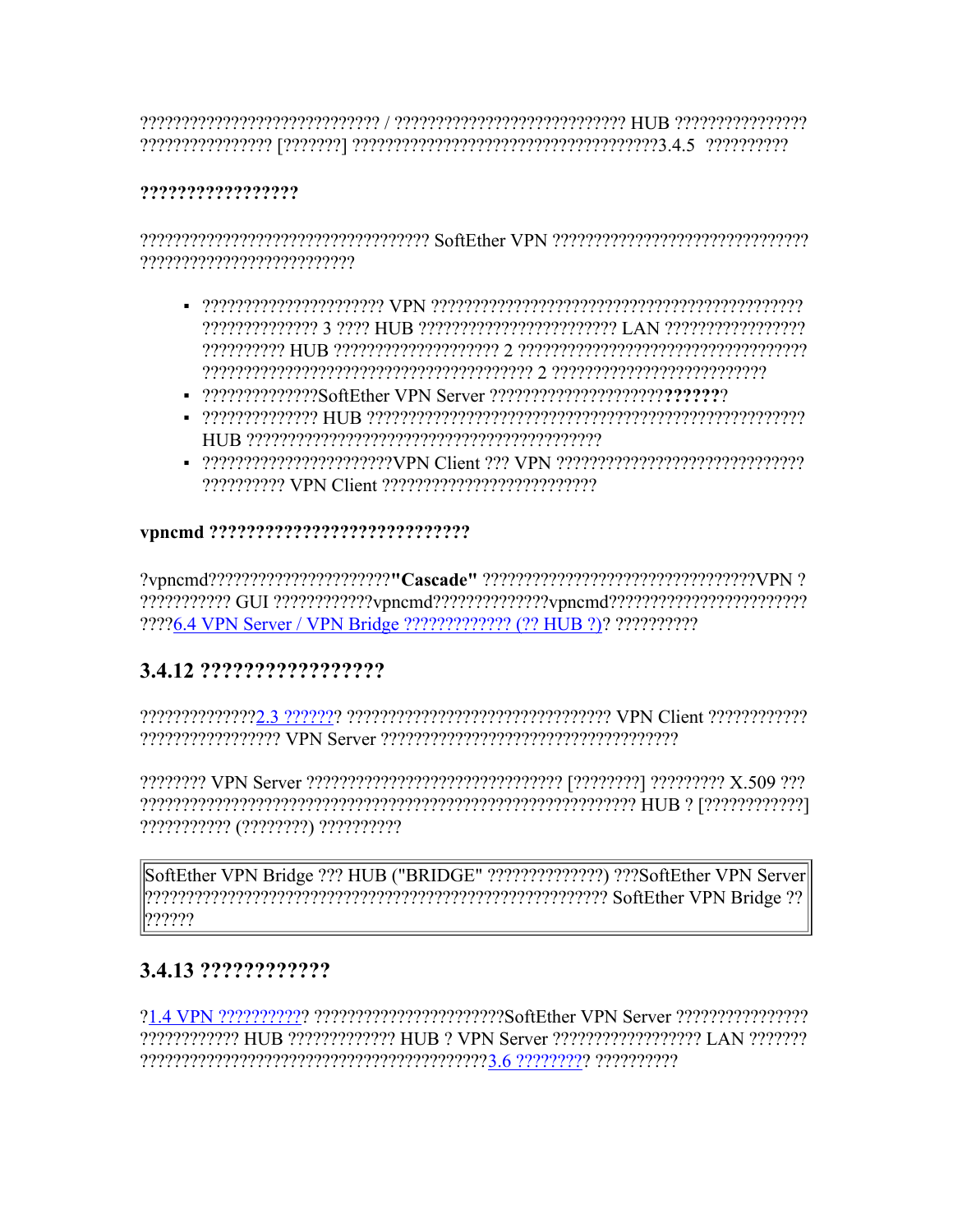# 3.4.14 Administrator ?????????

2 HUB 22222222222222 VPN 2222222222222 VPN 222222 HUB 222222 1 2222222222222 

- $-$  [???????????????] ???
- $\blacksquare$  [?????????????] ???

?????

?] ?????? VPN ????????????

# 3.4.15 ?? HUB ??????

???

?vpncmd????StatusGet???????????? HUB ?????????????????